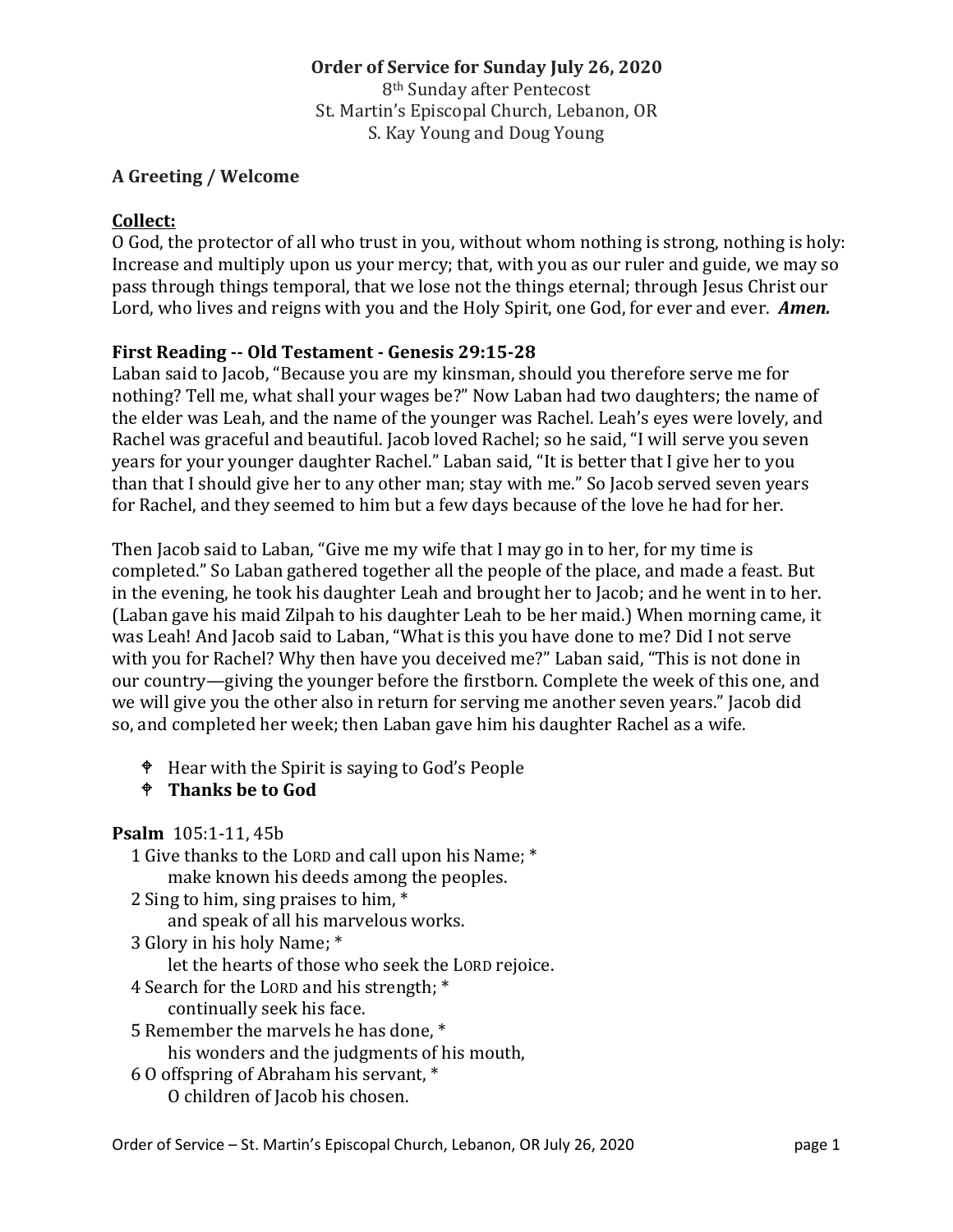7 He is the LORD our God; \*

his judgments prevail in all the world.

- 8 He has always been mindful of his covenant, \* the promise he made for a thousand generations:
- 9 The covenant he made with Abraham, \*
	- the oath that he swore to Isaac,
- 10 Which he established as a statute for Jacob, \* an everlasting covenant for Israel,
- 11 Saying, "To you will I give the land of Canaan \* to be your allotted inheritance."
- 45b Hallelujah!

## **Second Lesson – Romans** 8:26-39

The Spirit helps us in our weakness; for we do not know how to pray as we ought, but that very Spirit intercedes with sighs too deep for words. And God, who searches the heart, knows what is the mind of the Spirit, because the Spirit intercedes for the saints according to the will of God.

We know that all things work together for good for those who love God, who are called according to his purpose. For those whom he foreknew he also predestined to be conformed to the image of his Son, in order that he might be the firstborn within a large family. And those whom he predestined he also called; and those whom he called he also justified; and those whom he justified he also glorified.

What then are we to say about these things? If God is for us, who is against us? He who did not withhold his own Son, but gave him up for all of us, will he not with him also give us everything else? Who will bring any charge against God's elect? It is God who justifies. Who is to condemn? It is Christ Jesus, who died, yes, who was raised, who is at the right hand of God, who indeed intercedes for us. Who will separate us from the love of Christ? Will hardship, or distress, or persecution, or famine, or nakedness, or peril, or sword? As it is written,

"For your sake we are being killed all day long;

we are accounted as sheep to be slaughtered."

No, in all these things we are more than conquerors through him who loved us. For I am convinced that neither death, nor life, nor angels, nor rulers, nor things present, nor things to come, nor powers, nor height, nor depth, nor anything else in all creation, will be able to separate us from the love of God in Christ Jesus our Lord.

- Hear with the Spirit is saying to God's People
- **Thanks be to God**

# **A Reading from the Gospel of Matthew** 13:31-33,44-52

Jesus put before the crowds another parable: "The kingdom of heaven is like a mustard seed that someone took and sowed in his field; it is the smallest of all the seeds, but when it has grown it is the greatest of shrubs and becomes a tree, so that the birds of the air come and make nests in its branches."

He told them another parable: "The kingdom of heaven is like yeast that a woman took and mixed in with three measures of flour until all of it was leavened."

Order of Service – St. Martin's Episcopal Church, Lebanon, OR July 26, 2020 page 2